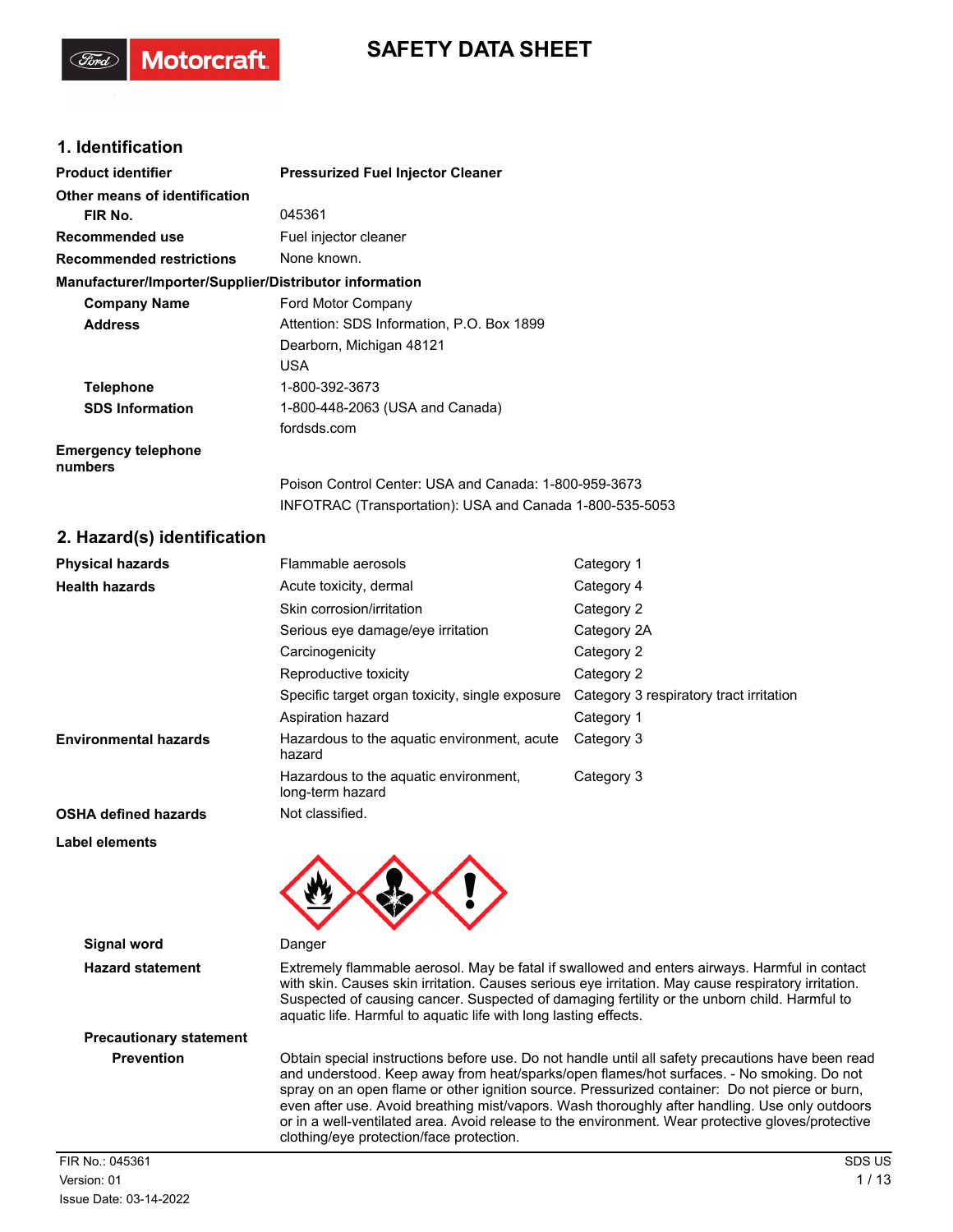| <b>Response</b>                              | If swallowed: Immediately call a poison center/doctor. Do NOT induce vomiting. If on skin: Wash<br>with plenty of water. If skin irritation occurs: Get medical advice/attention. If inhaled: Remove<br>person to fresh air and keep comfortable for breathing. If in eyes: Rinse cautiously with water for<br>several minutes. Remove contact lenses, if present and easy to do. Continue rinsing. If eye<br>irritation persists: Get medical advice/attention. If exposed or concerned: Get medical<br>advice/attention. Take off contaminated clothing and wash it before reuse. |
|----------------------------------------------|-------------------------------------------------------------------------------------------------------------------------------------------------------------------------------------------------------------------------------------------------------------------------------------------------------------------------------------------------------------------------------------------------------------------------------------------------------------------------------------------------------------------------------------------------------------------------------------|
| <b>Storage</b>                               | Store in a well-ventilated place. Keep container tightly closed. Store locked up. Protect from<br>sunlight. Do not expose to temperatures exceeding 50°C/122°F.                                                                                                                                                                                                                                                                                                                                                                                                                     |
| <b>Disposal</b>                              | Dispose of contents/container in accordance with local/regional/national/international regulations.                                                                                                                                                                                                                                                                                                                                                                                                                                                                                 |
| Hazard(s) not otherwise<br>classified (HNOC) | None known.                                                                                                                                                                                                                                                                                                                                                                                                                                                                                                                                                                         |
| <b>Supplemental information</b>              | None.                                                                                                                                                                                                                                                                                                                                                                                                                                                                                                                                                                               |

### **3. Composition/information on ingredients**

### **Mixtures**

| <b>Chemical name</b>                                      | Common name and synonyms | <b>CAS number</b> | %         |  |
|-----------------------------------------------------------|--------------------------|-------------------|-----------|--|
| Naphtha (petroleum), light alkylate                       |                          | 64741-66-8        | 40 - 50   |  |
| Solvent naphtha (petroleum), light<br>arom.               |                          | 64742-95-6        | $10 - 20$ |  |
| 1,2,4-TRIMETHYLBENZENE                                    |                          | $95 - 63 - 6$     | $7 - 13$  |  |
| 2-BUTOXYETHANOL                                           |                          | 111-76-2          | $3 - 7$   |  |
| 4-METHYLPENTAN-2-OL                                       |                          | 108-11-2          | $3 - 7$   |  |
| Distillates (petroleum), hydrotreated<br>heavy naphthenic |                          | 64742-52-5        | $1 - 5$   |  |
| Distillates (petroleum), hydrotreated<br>light naphthenic |                          | 64742-53-6        | $1 - 5$   |  |
| <b>MESITYLENE</b>                                         |                          | 108-67-8          | $1 - 5$   |  |
| Ammonia, aqueous solution                                 |                          | 1336-21-6         | $0.1 - 1$ |  |
| <b>CUMENE</b>                                             |                          | $98 - 82 - 8$     | $0.1 - 1$ |  |
| Diethylbenzene                                            |                          | 25340-17-4        | $0.1 - 1$ |  |
| <b>XYLENE</b>                                             |                          | 1330-20-7         | $0.1 - 1$ |  |

Specific chemical identity and/or exact percentage (concentration) of composition has been withheld as a trade secret.

### **4. First-aid measures**

| <b>Inhalation</b>                                                            | Remove victim to fresh air and keep at rest in a position comfortable for breathing. Call a poison<br>center or doctor/physician if you feel unwell.                                                                                                                                                               |
|------------------------------------------------------------------------------|--------------------------------------------------------------------------------------------------------------------------------------------------------------------------------------------------------------------------------------------------------------------------------------------------------------------|
| <b>Skin contact</b>                                                          | Remove contaminated clothing. Wash with plenty of soap and water. Get medical advice/attention<br>if you feel unwell. If skin irritation occurs: Get medical advice/attention. Wash contaminated<br>clothing before reuse.                                                                                         |
| Eye contact                                                                  | Immediately flush eyes with plenty of water for at least 15 minutes. Remove contact lenses, if<br>present and easy to do. Continue rinsing. Get medical attention if irritation develops and persists.                                                                                                             |
| Ingestion                                                                    | Call a physician or poison control center immediately. Rinse mouth. Do not induce vomiting. If<br>vomiting occurs, keep head low so that stomach content doesn't get into the lungs.                                                                                                                               |
| <b>Most important</b><br>symptoms/effects, acute and<br>delayed              | Aspiration may cause pulmonary edema and pneumonitis. Headache. Dizziness. Nausea,<br>vomiting. Severe eye irritation. Symptoms may include stinging, tearing, redness, swelling, and<br>blurred vision. May cause respiratory irritation. Skin irritation. May cause redness and pain.                            |
| Indication of immediate<br>medical attention and special<br>treatment needed | Provide general supportive measures and treat symptomatically. Keep victim warm. Keep victim<br>under observation. Symptoms may be delayed.                                                                                                                                                                        |
| <b>General information</b>                                                   | IF exposed or concerned: Get medical advice/attention. If you feel unwell, seek medical advice<br>(show the label where possible). Ensure that medical personnel are aware of the material(s)<br>involved, and take precautions to protect themselves. Show this safety data sheet to the doctor in<br>attendance. |
| 5. Fire-fighting measures                                                    |                                                                                                                                                                                                                                                                                                                    |
| Suitable extinguishing media                                                 | Alcohol resistant foam. Dry powder. Carbon dioxide (CO2).                                                                                                                                                                                                                                                          |
| Unsuitable extinguishing                                                     | Do not use water jet as an extinguisher, as this will spread the fire.                                                                                                                                                                                                                                             |

**media**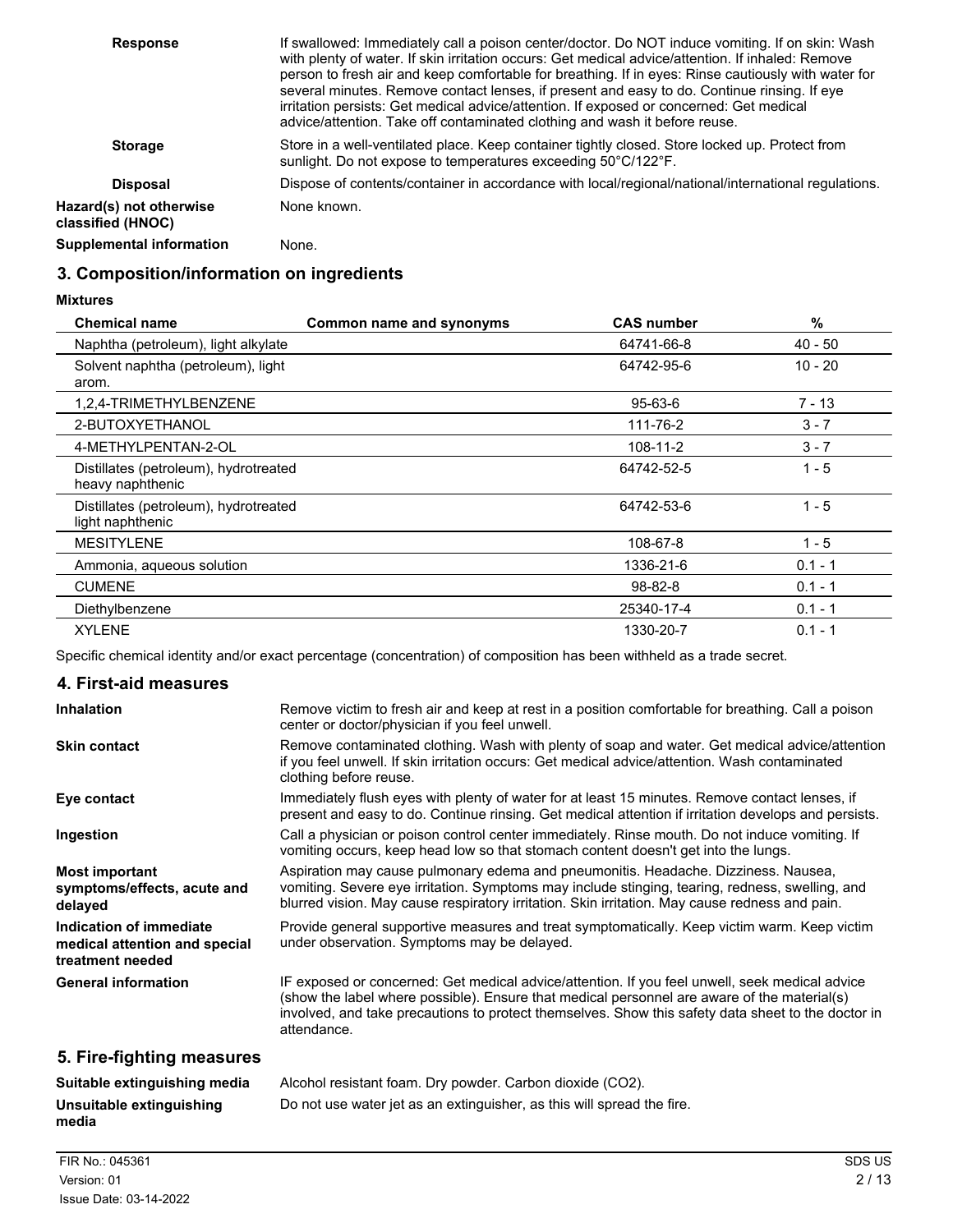| Specific hazards arising from<br>the chemical                    | Contents under pressure. Pressurized container may explode when exposed to heat or flame.<br>During fire, gases hazardous to health may be formed. Upon decomposition, this product emits<br>carbon monoxide, carbon dioxide and/or low molecular weight hydrocarbons.           |
|------------------------------------------------------------------|----------------------------------------------------------------------------------------------------------------------------------------------------------------------------------------------------------------------------------------------------------------------------------|
| Special protective equipment<br>and precautions for firefighters | Firefighters must use standard protective equipment including flame retardant coat, helmet with<br>face shield, gloves, rubber boots, and in enclosed spaces, SCBA.                                                                                                              |
| <b>Fire fighting</b><br>equipment/instructions                   | Move containers from fire area if you can do so without risk. Containers should be cooled with<br>water to prevent vapor pressure build up. For massive fire in cargo area, use unmanned hose<br>holder or monitor nozzles, if possible. If not, withdraw and let fire burn out. |
| <b>Specific methods</b>                                          | Use standard firefighting procedures and consider the hazards of other involved materials. Move<br>containers from fire area if you can do so without risk. In the event of fire and/or explosion do not<br>breathe fumes.                                                       |
| <b>General fire hazards</b>                                      | Extremely flammable aerosol.                                                                                                                                                                                                                                                     |

### **6. Accidental release measures**

| Personal precautions,<br>protective equipment and<br>emergency procedures | Avoid contact with eyes, skin, and clothing. Avoid breathing mist/vapors. Ventilate closed spaces<br>before entering them. Do not touch damaged containers or spilled material unless wearing<br>appropriate protective clothing. Keep people away from and upwind of spill/leak. Keep<br>unnecessary personnel away. Local authorities should be advised if significant spillages cannot be<br>contained. Wear appropriate protective equipment and clothing during clean-up. For personal<br>protection, see section 8 of the SDS.                                                                                                                                                                                                                                                                                                                                                                                                                       |
|---------------------------------------------------------------------------|------------------------------------------------------------------------------------------------------------------------------------------------------------------------------------------------------------------------------------------------------------------------------------------------------------------------------------------------------------------------------------------------------------------------------------------------------------------------------------------------------------------------------------------------------------------------------------------------------------------------------------------------------------------------------------------------------------------------------------------------------------------------------------------------------------------------------------------------------------------------------------------------------------------------------------------------------------|
| <b>Methods and materials for</b><br>containment and cleaning up           | Refer to attached safety data sheets and/or instructions for use. Stop leak if you can do so without<br>risk. Eliminate all ignition sources (no smoking, flares, sparks, or flames in immediate area). Keep<br>combustibles (wood, paper, oil, etc.) away from spilled material. Prevent product from entering<br>drains.                                                                                                                                                                                                                                                                                                                                                                                                                                                                                                                                                                                                                                 |
|                                                                           | Large Spills: Dike the spilled material, where this is possible. Absorb in vermiculite, dry sand or<br>earth and place into containers. Scoop up used absorbent into drums or other appropriate<br>container. Following product recovery, flush area with water.                                                                                                                                                                                                                                                                                                                                                                                                                                                                                                                                                                                                                                                                                           |
|                                                                           | Small Spills: Wipe up with absorbent material (e.g. cloth, fleece). Clean surface thoroughly to<br>remove residual contamination.                                                                                                                                                                                                                                                                                                                                                                                                                                                                                                                                                                                                                                                                                                                                                                                                                          |
|                                                                           | Never return spills to original containers for re-use. Put material in suitable, covered, labeled<br>containers. For waste disposal, see section 13 of the SDS.                                                                                                                                                                                                                                                                                                                                                                                                                                                                                                                                                                                                                                                                                                                                                                                            |
| <b>Environmental precautions</b>                                          | Avoid release to the environment. Inform appropriate managerial or supervisory personnel of all<br>environmental releases. Prevent further leakage or spillage if safe to do so. Avoid discharge into<br>drains, water courses or onto the ground.                                                                                                                                                                                                                                                                                                                                                                                                                                                                                                                                                                                                                                                                                                         |
| 7. Handling and storage                                                   |                                                                                                                                                                                                                                                                                                                                                                                                                                                                                                                                                                                                                                                                                                                                                                                                                                                                                                                                                            |
| <b>Precautions for safe handling</b>                                      | Pregnant or breastfeeding women must not handle this product. Obtain special instructions before<br>use. Do not handle until all safety precautions have been read and understood. Do not get in eyes,<br>on skin, or on clothing. Avoid breathing mist/vapors. Avoid prolonged exposure. When using, do<br>not eat, drink or smoke. Use only in well-ventilated areas. Do not cut, weld, solder, drill, grind, or<br>expose containers to heat, flame, sparks, or other sources of ignition. All equipment used when<br>handling the product must be grounded. Should be handled in closed systems, if possible.<br>Pressurized container: Do not pierce or burn, even after use. Avoid release to the environment.<br>Observe good industrial hygiene practices. Wash hands thoroughly after handling. Wear<br>appropriate personal protective equipment. Wash contaminated clothing before reuse. For<br>personal protection, see Section 8 of the SDS. |
| Conditions for safe storage,<br>including any incompatibilities           | Store locked up. Pressurized container. Protect from sunlight and do not expose to temperatures<br>exceeding 50°C/122 °F. Keep away from heat, sparks and open flame. This material can<br>accumulate static charge which may cause spark and become an ignition source. Prevent<br>electrostatic charge build-up by using common bonding and grounding techniques. Store in tightly<br>closed container. Store away from incompatible materials (see Section 10 of the SDS).                                                                                                                                                                                                                                                                                                                                                                                                                                                                              |

### **8. Exposure controls/personal protection**

### **Occupational exposure limits**

The following constituents are the only constituents of the product which have a PEL, TLV or other recommended exposure limit. At this time, the other constituents have no known exposure limits.

| US. OSHA Table Z-1 Limits for Air Contaminants (29 CFR 1910.1000)<br><b>Components</b> | Type | Value     | Form |
|----------------------------------------------------------------------------------------|------|-----------|------|
| 2-BUTOXYETHANOL (CAS<br>$111 - 76 - 2)$                                                | PEL  | 240 mg/m3 |      |
|                                                                                        |      | 50 ppm    |      |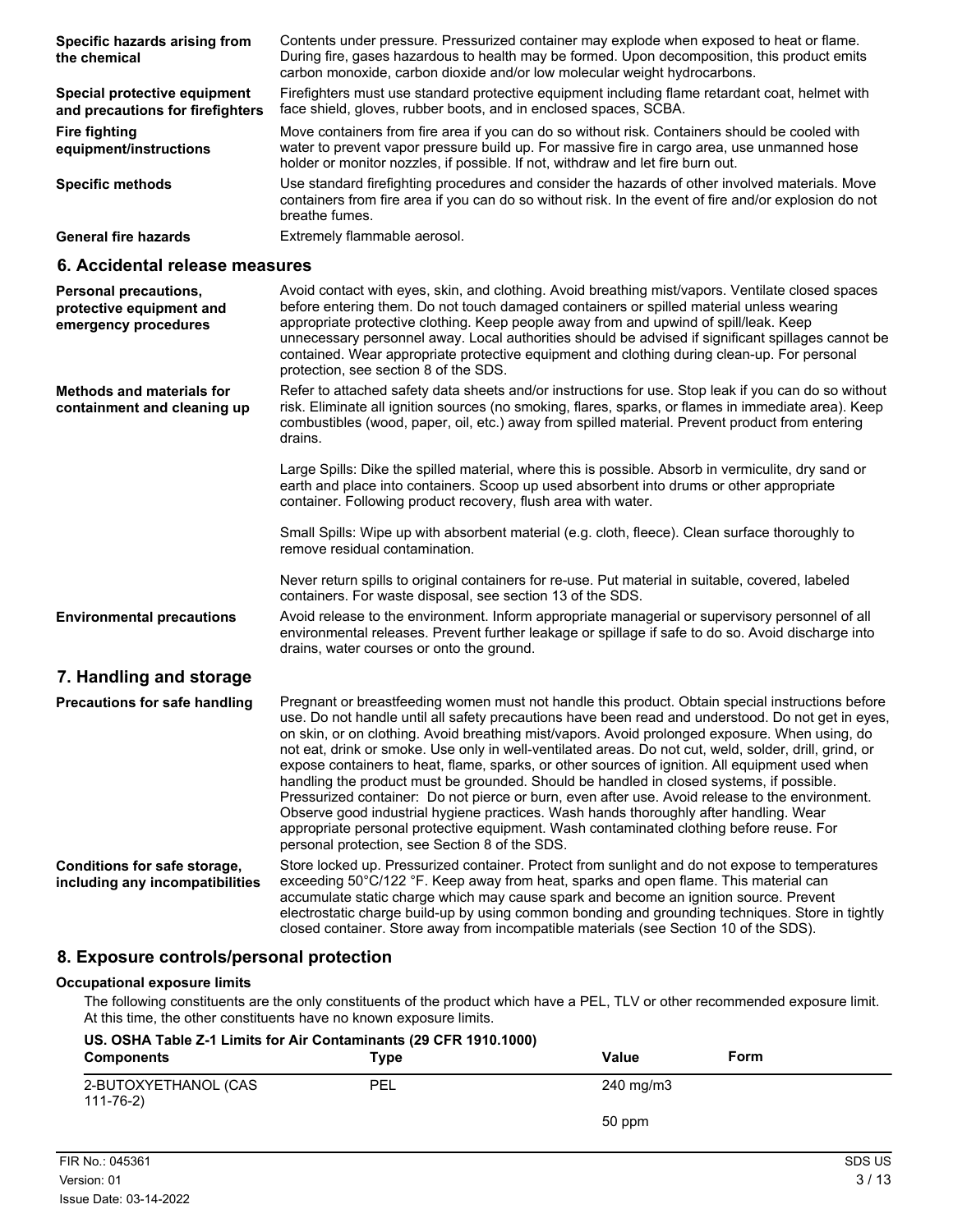| US. OSHA Table Z-1 Limits for Air Contaminants (29 CFR 1910.1000)                |             |                  |             |
|----------------------------------------------------------------------------------|-------------|------------------|-------------|
| <b>Components</b>                                                                | <b>Type</b> | Value            | <b>Form</b> |
| 4-METHYLPENTAN-2-OL<br>(CAS 108-11-2)                                            | PEL         | 100 mg/m3        |             |
|                                                                                  |             | 25 ppm           |             |
| Ammonia, aqueous solution<br>(CAS 1336-21-6)                                     | PEL         | 35 mg/m3         |             |
|                                                                                  |             | 50 ppm           |             |
| <b>CUMENE (CAS 98-82-8)</b>                                                      | PEL         | 245 mg/m3        |             |
|                                                                                  |             | 50 ppm           |             |
| Distillates (petroleum),<br>hydrotreated heavy<br>naphthenic (CAS<br>64742-52-5) | <b>PEL</b>  | $5 \text{ mg/m}$ | Mist.       |
|                                                                                  |             | 2000 mg/m3       |             |
|                                                                                  |             | 500 ppm          |             |
| Distillates (petroleum),<br>hydrotreated light<br>naphthenic (CAS<br>64742-53-6) | PEL         | $5$ mg/m $3$     | Mist.       |
|                                                                                  |             | 2000 mg/m3       |             |
|                                                                                  |             | 500 ppm          |             |
| Solvent naphtha<br>(petroleum), light arom.<br>(CAS 64742-95-6)                  | <b>PEL</b>  | 400 mg/m3        |             |
|                                                                                  |             | 100 ppm          |             |
| XYLENE (CAS 1330-20-7)                                                           | PEL         | 435 mg/m3        |             |
|                                                                                  |             | 100 ppm          |             |
| <b>US. ACGIH Threshold Limit Values</b>                                          |             |                  |             |
| <b>Components</b>                                                                | <b>Type</b> | <b>Value</b>     | Form        |
| 1,2,4-TRIMETHYLBENZEN                                                            | <b>TWA</b>  | 25 ppm           |             |

| <b>Components</b>                                                                | Type        | Value        | Form                |
|----------------------------------------------------------------------------------|-------------|--------------|---------------------|
| 1,2,4-TRIMETHYLBENZEN<br>E (CAS 95-63-6)                                         | TWA         | 25 ppm       |                     |
| 2-BUTOXYETHANOL (CAS<br>$111 - 76 - 2)$                                          | TWA         | 20 ppm       |                     |
| 4-METHYLPENTAN-2-OL<br>(CAS 108-11-2)                                            | <b>STEL</b> | 40 ppm       |                     |
|                                                                                  | TWA         | 20 ppm       |                     |
| Ammonia, aqueous solution<br>(CAS 1336-21-6)                                     | <b>STEL</b> | 35 ppm       |                     |
|                                                                                  | <b>TWA</b>  | 25 ppm       |                     |
| <b>CUMENE (CAS 98-82-8)</b>                                                      | TWA         | 50 ppm       |                     |
| Distillates (petroleum),<br>hydrotreated heavy<br>naphthenic (CAS<br>64742-52-5) | <b>TWA</b>  | $5$ mg/m $3$ | Inhalable fraction. |
| Distillates (petroleum),<br>hydrotreated light<br>naphthenic (CAS<br>64742-53-6) | <b>TWA</b>  | $5$ mg/m $3$ | Inhalable fraction. |
| <b>MESITYLENE (CAS</b><br>$108-67-8$                                             | <b>TWA</b>  | 25 ppm       |                     |
| XYLENE (CAS 1330-20-7)                                                           | <b>STEL</b> | $150$ ppm    |                     |
|                                                                                  | TWA         | 100 ppm      |                     |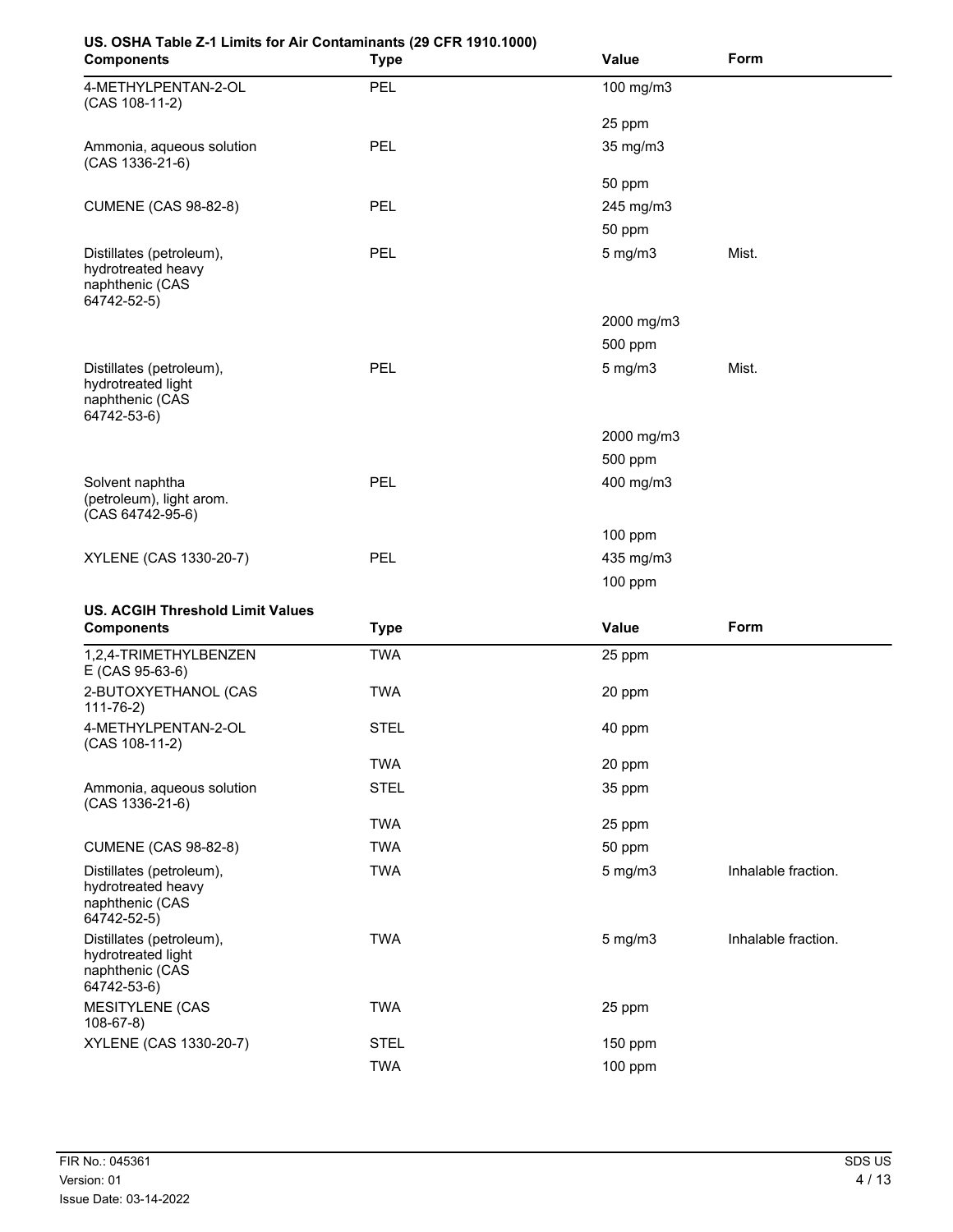# **US. NIOSH: Pocket Guide to Chemical Hazards**

| 03. NIOSH. FOCKEL GUIDE LO CHEINICAI HAZAI US<br><b>Components</b>               | <b>Type</b> |                                                |                        | Value                | Form  |
|----------------------------------------------------------------------------------|-------------|------------------------------------------------|------------------------|----------------------|-------|
| 1,2,4-TRIMETHYLBENZEN<br>E (CAS 95-63-6)                                         | <b>TWA</b>  |                                                |                        | 125 mg/m3            |       |
|                                                                                  |             |                                                |                        | 25 ppm               |       |
| 2-BUTOXYETHANOL (CAS<br>$111 - 76 - 2)$                                          | <b>TWA</b>  |                                                |                        | 24 mg/m3             |       |
|                                                                                  |             |                                                |                        | 5 ppm                |       |
| 4-METHYLPENTAN-2-OL<br>(CAS 108-11-2)                                            | <b>STEL</b> |                                                |                        | 165 mg/m3            |       |
|                                                                                  |             |                                                |                        | 40 ppm               |       |
|                                                                                  | <b>TWA</b>  |                                                |                        | 100 mg/m3            |       |
|                                                                                  |             |                                                |                        | 25 ppm               |       |
| Ammonia, aqueous solution<br>(CAS 1336-21-6)                                     | <b>STEL</b> |                                                |                        | 27 mg/m3             |       |
|                                                                                  |             |                                                |                        | 35 ppm               |       |
|                                                                                  | <b>TWA</b>  |                                                |                        | 18 mg/m3             |       |
|                                                                                  |             |                                                |                        | 25 ppm               |       |
| <b>CUMENE (CAS 98-82-8)</b>                                                      | <b>TWA</b>  |                                                |                        | 245 mg/m3            |       |
|                                                                                  |             |                                                |                        | 50 ppm               |       |
| Distillates (petroleum),<br>hydrotreated heavy<br>naphthenic (CAS<br>64742-52-5) | Ceiling     |                                                |                        | 1800 mg/m3           |       |
|                                                                                  | <b>STEL</b> |                                                |                        | 10 mg/m3             | Mist. |
|                                                                                  | <b>TWA</b>  |                                                |                        | $5$ mg/m $3$         | Mist. |
| Distillates (petroleum),<br>hydrotreated light<br>naphthenic (CAS<br>64742-53-6) | Ceiling     |                                                |                        | 1800 mg/m3           |       |
|                                                                                  | <b>STEL</b> |                                                |                        | 10 mg/m3             | Mist. |
|                                                                                  | <b>TWA</b>  |                                                |                        | $5$ mg/m $3$         | Mist. |
| <b>MESITYLENE (CAS</b><br>$108-67-8$                                             | <b>TWA</b>  |                                                |                        | 125 mg/m3            |       |
|                                                                                  |             |                                                |                        | 25 ppm               |       |
| Solvent naphtha<br>(petroleum), light arom.<br>$(CAS 64742-95-6)$                | <b>TWA</b>  |                                                |                        | 400 mg/m3            |       |
|                                                                                  |             |                                                |                        | 100 ppm              |       |
| XYLENE (CAS 1330-20-7)                                                           | <b>STEL</b> |                                                |                        | 655 mg/m3            |       |
|                                                                                  |             |                                                |                        | 150 ppm              |       |
|                                                                                  | <b>TWA</b>  |                                                |                        | 435 mg/m3            |       |
|                                                                                  |             |                                                |                        | 100 ppm              |       |
| US. Workplace Environmental Exposure Level (WEEL) Guides<br><b>Components</b>    | <b>Type</b> |                                                |                        | Value                |       |
| Diethylbenzene (CAS<br>25340-17-4)                                               | <b>TWA</b>  |                                                |                        | 5 ppm                |       |
| <b>Biological limit values</b>                                                   |             |                                                |                        |                      |       |
| <b>ACGIH Biological Exposure Indices</b><br><b>Components</b><br>Value           |             | <b>Determinant</b>                             | <b>Specimen</b>        | <b>Sampling Time</b> |       |
| 2-BUTOXYETHANOL (CAS 200 mg/g<br>$111 - 76 - 2$                                  |             | Butoxyacetic<br>acid (BAA),<br>with hydrolysis | Creatinine in<br>urine | $\star$              |       |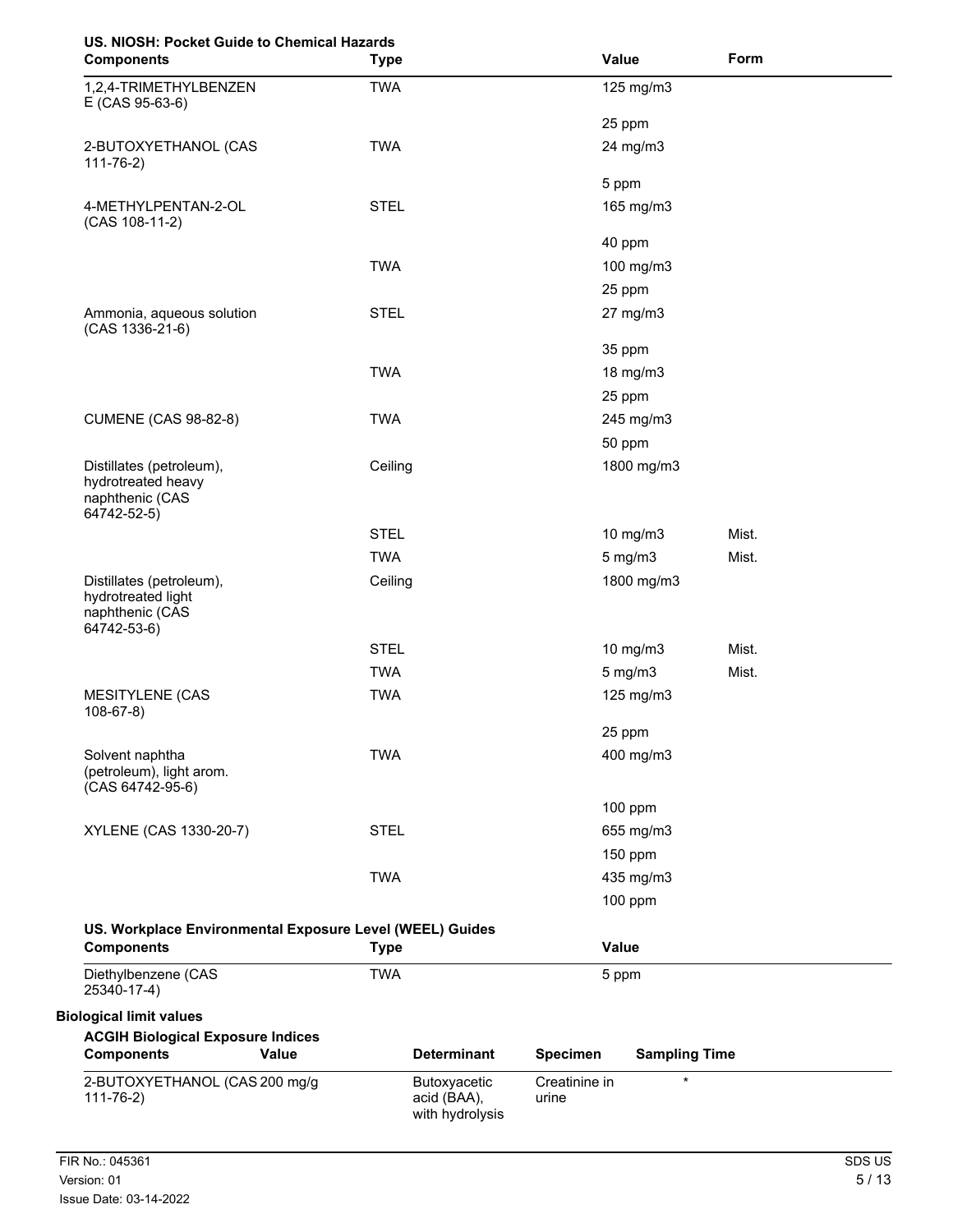| <b>ACGIH Biological Exposure Indices</b><br><b>Components</b>                                                                                                            | Value                                                         | <b>Determinant</b>      | <b>Specimen</b>                                                                                             | <b>Sampling Time</b>                                                                                                                                                                                                                                                                                                                                                                  |
|--------------------------------------------------------------------------------------------------------------------------------------------------------------------------|---------------------------------------------------------------|-------------------------|-------------------------------------------------------------------------------------------------------------|---------------------------------------------------------------------------------------------------------------------------------------------------------------------------------------------------------------------------------------------------------------------------------------------------------------------------------------------------------------------------------------|
| XYLENE (CAS 1330-20-7) 1.5 g/g                                                                                                                                           |                                                               | Methylhippuric<br>acids | Creatinine in<br>urine                                                                                      |                                                                                                                                                                                                                                                                                                                                                                                       |
| * - For sampling details, please see the source document.                                                                                                                |                                                               |                         |                                                                                                             |                                                                                                                                                                                                                                                                                                                                                                                       |
| <b>Exposure guidelines</b>                                                                                                                                               |                                                               |                         |                                                                                                             |                                                                                                                                                                                                                                                                                                                                                                                       |
| US - California OELs: Skin designation                                                                                                                                   |                                                               |                         |                                                                                                             |                                                                                                                                                                                                                                                                                                                                                                                       |
| 2-BUTOXYETHANOL (CAS 111-76-2)<br>4-METHYLPENTAN-2-OL (CAS 108-11-2)<br><b>CUMENE (CAS 98-82-8)</b>                                                                      |                                                               |                         | Can be absorbed through the skin.<br>Can be absorbed through the skin.<br>Can be absorbed through the skin. |                                                                                                                                                                                                                                                                                                                                                                                       |
| US - Minnesota Haz Subs: Skin designation applies                                                                                                                        |                                                               |                         |                                                                                                             |                                                                                                                                                                                                                                                                                                                                                                                       |
| 2-BUTOXYETHANOL (CAS 111-76-2)<br>4-METHYLPENTAN-2-OL (CAS 108-11-2)<br><b>CUMENE (CAS 98-82-8)</b>                                                                      |                                                               |                         | Skin designation applies.<br>Skin designation applies.<br>Skin designation applies.                         |                                                                                                                                                                                                                                                                                                                                                                                       |
| US - Tennessee OELs: Skin designation                                                                                                                                    |                                                               |                         |                                                                                                             |                                                                                                                                                                                                                                                                                                                                                                                       |
| 2-BUTOXYETHANOL (CAS 111-76-2)<br>4-METHYLPENTAN-2-OL (CAS 108-11-2)<br><b>CUMENE (CAS 98-82-8)</b>                                                                      |                                                               |                         | Can be absorbed through the skin.<br>Can be absorbed through the skin.<br>Can be absorbed through the skin. |                                                                                                                                                                                                                                                                                                                                                                                       |
| US NIOSH Pocket Guide to Chemical Hazards: Skin designation                                                                                                              |                                                               |                         |                                                                                                             |                                                                                                                                                                                                                                                                                                                                                                                       |
| 2-BUTOXYETHANOL (CAS 111-76-2)<br>4-METHYLPENTAN-2-OL (CAS 108-11-2)<br><b>CUMENE (CAS 98-82-8)</b><br>US. OSHA Table Z-1 Limits for Air Contaminants (29 CFR 1910.1000) |                                                               |                         | Can be absorbed through the skin.<br>Can be absorbed through the skin.<br>Can be absorbed through the skin. |                                                                                                                                                                                                                                                                                                                                                                                       |
| 2-BUTOXYETHANOL (CAS 111-76-2)<br>4-METHYLPENTAN-2-OL (CAS 108-11-2)<br><b>CUMENE (CAS 98-82-8)</b>                                                                      |                                                               |                         | Can be absorbed through the skin.<br>Can be absorbed through the skin.<br>Can be absorbed through the skin. |                                                                                                                                                                                                                                                                                                                                                                                       |
| Appropriate engineering<br>controls                                                                                                                                      |                                                               |                         |                                                                                                             | Provide eyewash station and safety shower. Use adequate ventilation to control airborne<br>concentrations below the exposure limits/guidelines. If user operations generate a vapor, dust<br>and/or mist, use process enclosure, appropriate local exhaust ventilation, or other engineering<br>controls to control airborne levels below the recommended exposure limits/guidelines. |
| Individual protection measures, such as personal protective equipment                                                                                                    |                                                               |                         |                                                                                                             |                                                                                                                                                                                                                                                                                                                                                                                       |
| <b>Eye/face protection</b>                                                                                                                                               | Wear safety glasses with side shields (or goggles).           |                         |                                                                                                             |                                                                                                                                                                                                                                                                                                                                                                                       |
| <b>Skin protection</b>                                                                                                                                                   |                                                               |                         |                                                                                                             |                                                                                                                                                                                                                                                                                                                                                                                       |
| <b>Hand protection</b>                                                                                                                                                   | recommended.                                                  |                         |                                                                                                             | Suitable chemical protective gloves should be worn when the potential exists for skin exposure.<br>The choice of an appropriate glove does not only depend on its material but also on other quality<br>features and is different from one producer to the other. Nitrile or neoprene gloves are                                                                                      |
| <b>Other</b>                                                                                                                                                             | Wear appropriate chemical resistant clothing if applicable.   |                         |                                                                                                             |                                                                                                                                                                                                                                                                                                                                                                                       |
| <b>Respiratory protection</b>                                                                                                                                            | Standard 29 CFR 1910.134 and/or Canadian Standard CSA Z94.4.  |                         |                                                                                                             | If engineering controls do not maintain airborne concentrations to a level which is adequate to<br>protect worker health, an approved respirator must be worn. Respirator selection, use and<br>maintenance should be in accordance with the requirements of OSHA Respiratory Protection                                                                                              |
| <b>Thermal hazards</b>                                                                                                                                                   | Wear appropriate thermal protective clothing, when necessary. |                         |                                                                                                             |                                                                                                                                                                                                                                                                                                                                                                                       |
| <b>General hygiene</b><br>considerations                                                                                                                                 | contaminants.                                                 |                         |                                                                                                             | Observe any medical surveillance requirements. When using do not smoke. Always observe good<br>personal hygiene measures, such as washing after handling the material and before eating,<br>drinking, and/or smoking. Routinely wash work clothing and protective equipment to remove                                                                                                 |

## **9. Physical and chemical properties**

| Appearance                   |                |
|------------------------------|----------------|
| <b>Physical state</b>        | Liquid.        |
| <b>Form</b>                  | Aerosol.       |
| Color                        | Amber.         |
| <b>Odor</b>                  | Ammoniacal.    |
| Odor threshold               | Not available. |
| pH                           | Not available. |
| Melting point/freezing point | Not available. |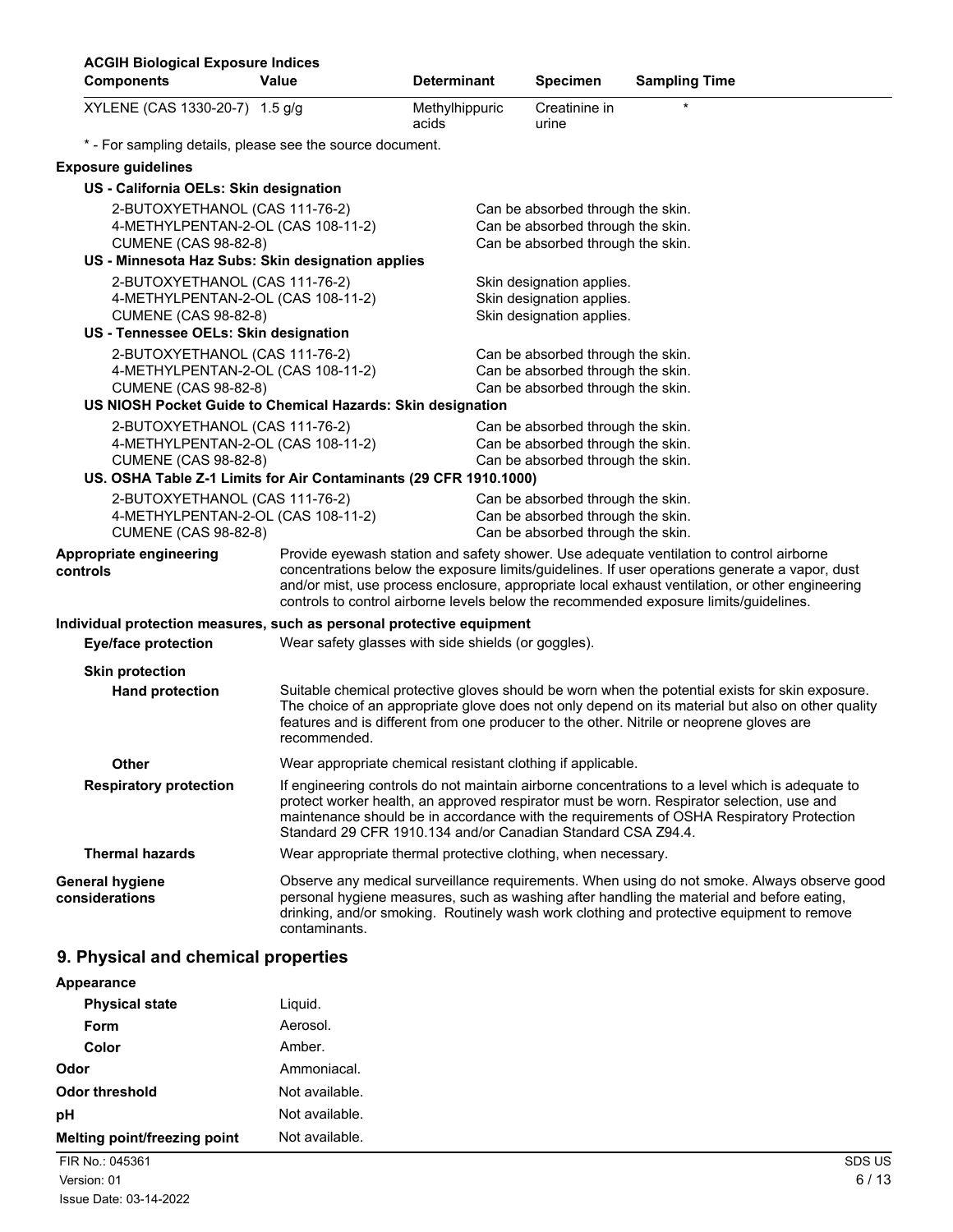| Initial boiling point and boiling<br>range        | Not available.              |
|---------------------------------------------------|-----------------------------|
| <b>Flash point</b>                                | 48.2 °F (9.0 °C) Closed Cup |
| <b>Evaporation rate</b>                           | Not available.              |
| Flammability (solid, gas)                         | Not applicable.             |
| Upper/lower flammability or explosive limits      |                             |
| Explosive limit - lower (%)                       | Not available.              |
| Explosive limit - upper (%)                       | Not available.              |
| Vapor pressure                                    | Not available.              |
| <b>Vapor density</b>                              | $> 1$ (Air=1)               |
| <b>Relative density</b>                           | $0.8$ (Water=1)             |
| <b>Relative density temperature</b>               | 59 °F (15 °C)               |
| Solubility(ies)                                   |                             |
| Solubility (water)                                | Slightly                    |
| <b>Partition coefficient</b><br>(n-octanol/water) | Not available.              |
| <b>Auto-ignition temperature</b>                  | Not available.              |
| <b>Decomposition temperature</b>                  | Not available.              |
| <b>Viscosity</b>                                  | $<$ 14 cSt                  |
| <b>Viscosity temperature</b>                      | 104 °F (40 °C)              |
| <b>Other information</b>                          |                             |
| <b>Flame projection</b>                           | None                        |
| <b>Heat of combustion</b>                         | $32$ kJ/g                   |
| <b>VOC</b>                                        | 78 % w/w                    |

### **10. Stability and reactivity**

| <b>Reactivity</b>                            | The product is stable and non-reactive under normal conditions of use, storage and transport.                       |
|----------------------------------------------|---------------------------------------------------------------------------------------------------------------------|
| <b>Chemical stability</b>                    | Material is stable under normal conditions.                                                                         |
| <b>Possibility of hazardous</b><br>reactions | Hazardous polymerization does not occur.                                                                            |
| <b>Conditions to avoid</b>                   | Avoid temperatures exceeding the flash point. Contact with incompatible materials.                                  |
| Incompatible materials                       | Strong acids. Strong oxidizing agents. Halogens.                                                                    |
| <b>Hazardous decomposition</b><br>products   | Upon decomposition, this product emits carbon monoxide, carbon dioxide and/or low molecular<br>weight hydrocarbons. |

## **11. Toxicological information**

### **Information on likely routes of exposure**

| <b>Inhalation</b>                                                                  | May cause irritation to the respiratory system. Prolonged inhalation may be harmful.                                                                                                                                                                                                    |  |  |
|------------------------------------------------------------------------------------|-----------------------------------------------------------------------------------------------------------------------------------------------------------------------------------------------------------------------------------------------------------------------------------------|--|--|
| <b>Skin contact</b>                                                                | Harmful in contact with skin. Causes skin irritation.                                                                                                                                                                                                                                   |  |  |
|                                                                                    | 2-Butoxy ethanol may be absorbed through the skin in toxic amounts if contact is repeated and<br>prolonged. These effects have not been observed in humans.                                                                                                                             |  |  |
| Eye contact                                                                        | Causes serious eye irritation.                                                                                                                                                                                                                                                          |  |  |
| Ingestion                                                                          | Droplets of the product aspirated into the lungs through ingestion or vomiting may cause a serious<br>chemical pneumonia.                                                                                                                                                               |  |  |
| Symptoms related to the<br>physical, chemical and<br>toxicological characteristics | Aspiration may cause pulmonary edema and pneumonitis. Headache. Dizziness. Nausea,<br>vomiting. Severe eye irritation. Symptoms may include stinging, tearing, redness, swelling, and<br>blurred vision. May cause respiratory irritation. Skin irritation. May cause redness and pain. |  |  |
| Information on toxicological effects                                               |                                                                                                                                                                                                                                                                                         |  |  |

### **Acute toxicity**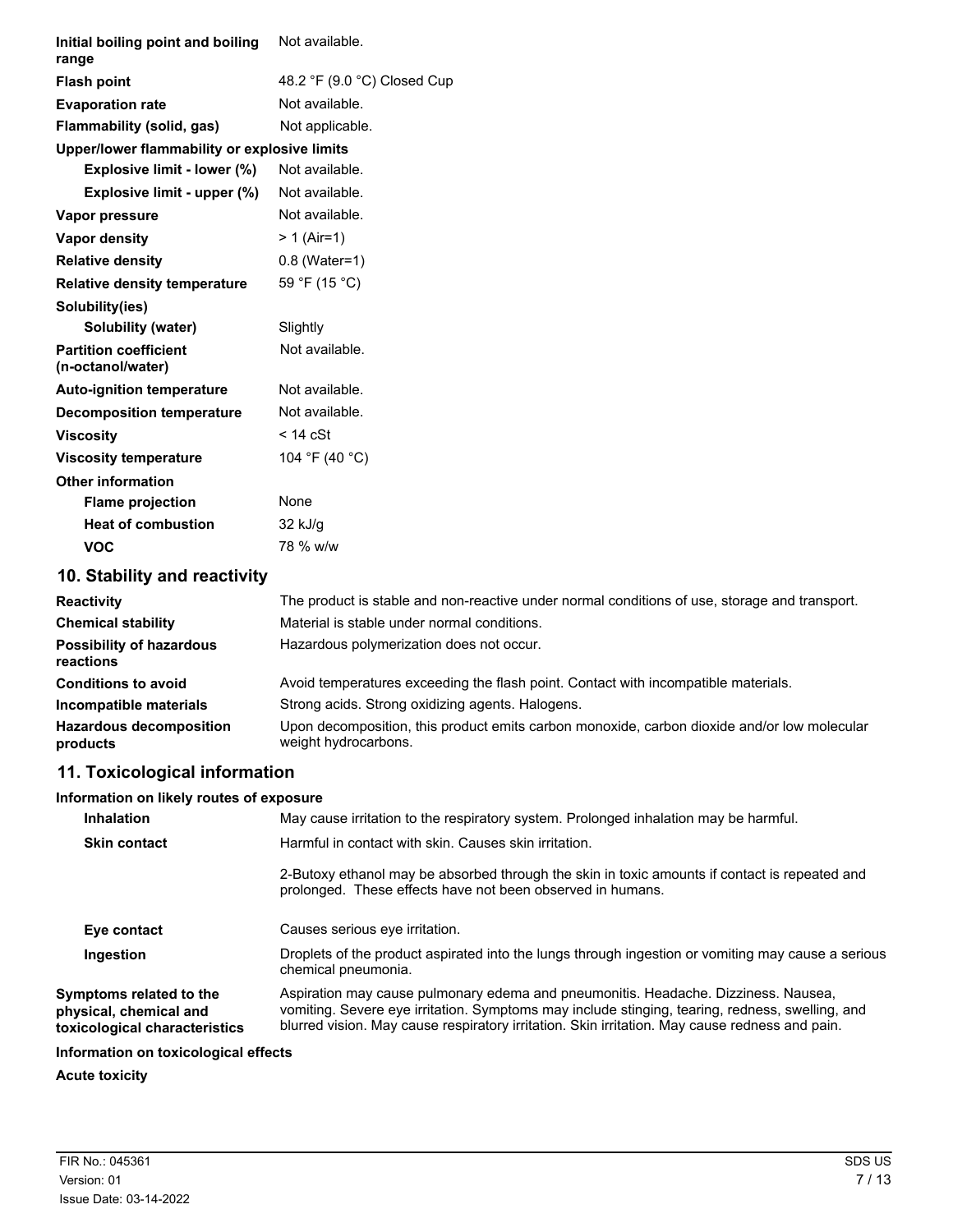| <b>Components</b>                         | <b>Species</b> | <b>Calculated/Test Results</b> |
|-------------------------------------------|----------------|--------------------------------|
| 1,2,4-TRIMETHYLBENZENE (CAS 95-63-6)      |                |                                |
| <b>Acute</b>                              |                |                                |
| <b>Dermal</b>                             |                |                                |
| LD50                                      | Rabbit         | > 3160 mg/kg                   |
| Inhalation                                |                |                                |
| <b>LC50</b>                               | Rat            | > 2000 ppm, 48 Hours           |
| Oral                                      |                |                                |
| LD50                                      | Rat            | 6 g/kg                         |
| 2-BUTOXYETHANOL (CAS 111-76-2)            |                |                                |
| <b>Acute</b><br><b>Dermal</b>             |                |                                |
| LD50                                      | Rabbit         | 400 mg/kg                      |
| Inhalation                                |                |                                |
| <b>LC50</b>                               | Mouse          | 700 ppm, 7 Hours               |
|                                           | Rat            | 486 ppm, 4 Hours               |
|                                           |                | 450 ppm, 4 Hours               |
| Oral                                      |                |                                |
| LD50                                      | Guinea pig     | 1.2 g/kg                       |
|                                           | Mouse          | 1519 mg/kg                     |
|                                           |                | 1.2 g/kg                       |
|                                           | Rabbit         | 0.32 g/kg                      |
|                                           | Rat            | 560 mg/kg                      |
|                                           |                | 1.48 g/kg                      |
| Other                                     |                |                                |
| LD50                                      | Mouse          | 1130 mg/kg                     |
|                                           | Rabbit         | 280 mg/kg                      |
|                                           | Rat            | 550 mg/kg                      |
|                                           |                | 340 mg/kg                      |
| 4-METHYLPENTAN-2-OL (CAS 108-11-2)        |                |                                |
| <b>Acute</b>                              |                |                                |
| <b>Dermal</b>                             |                |                                |
| LD50                                      | Rabbit         | 3.56 ml/kg                     |
| Oral                                      |                |                                |
| LD50                                      | Rat            | $2.6$ g/kg                     |
| Ammonia, aqueous solution (CAS 1336-21-6) |                |                                |
| <b>Acute</b>                              |                |                                |
| Oral                                      |                |                                |
| LD50                                      | Rat            | 350 mg/kg                      |
| <b>CUMENE (CAS 98-82-8)</b>               |                |                                |
| <b>Acute</b><br>Inhalation                |                |                                |
| <b>LC50</b>                               | Mouse          | 2000 ppm, 7 Hours              |
|                                           |                | 24.7 mg/l, 2 Hours             |
|                                           | Rat            | 8000 ppm, 4 Hours              |
| Oral                                      |                |                                |
| LD50                                      | Rat            | 1400 mg/kg                     |
|                                           |                | 2.91 g/kg                      |
|                                           |                |                                |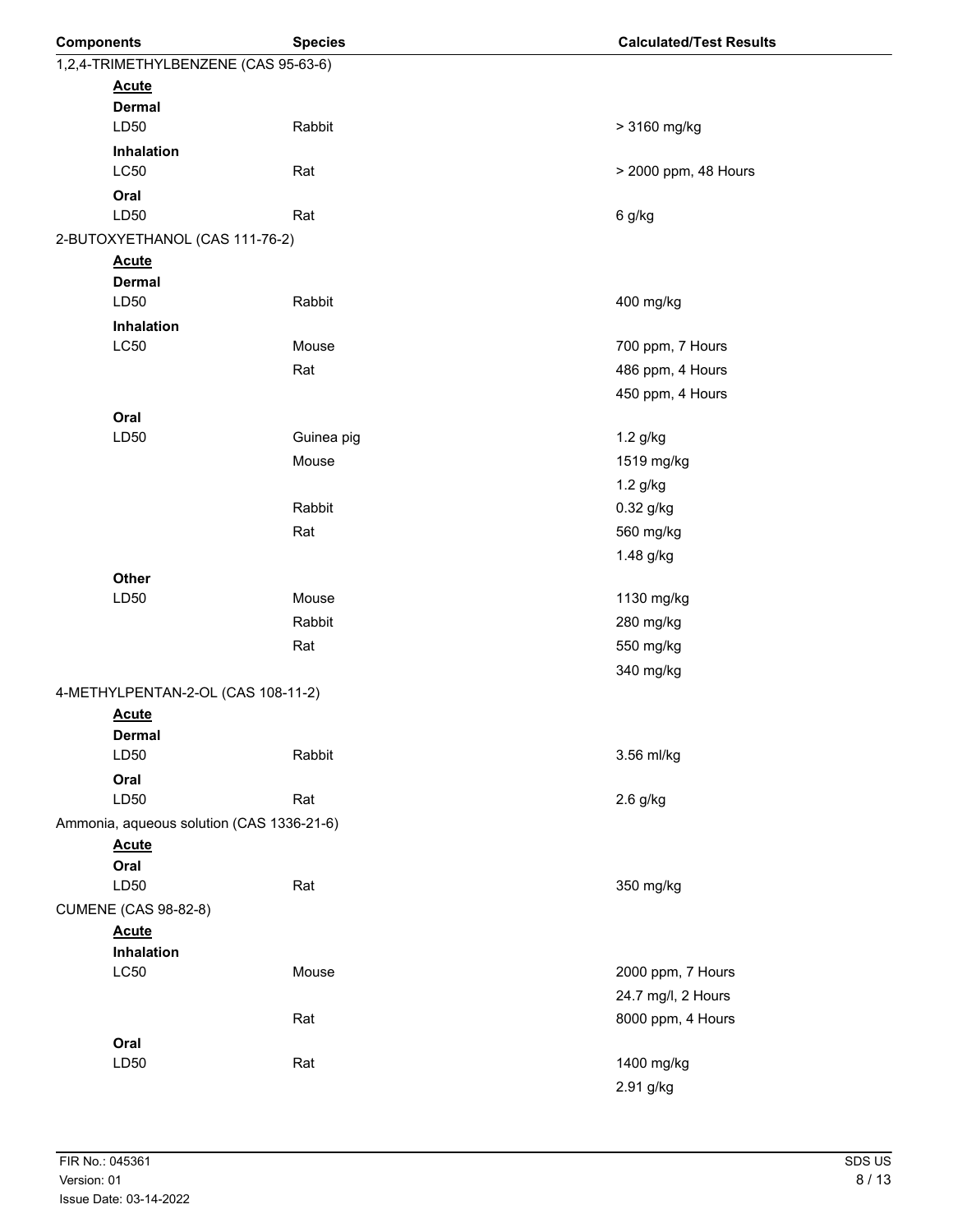| <b>Components</b>                                                                                                                    | <b>Species</b>                                                                                                      | <b>Calculated/Test Results</b>                   |  |
|--------------------------------------------------------------------------------------------------------------------------------------|---------------------------------------------------------------------------------------------------------------------|--------------------------------------------------|--|
| MESITYLENE (CAS 108-67-8)                                                                                                            |                                                                                                                     |                                                  |  |
| <b>Acute</b>                                                                                                                         |                                                                                                                     |                                                  |  |
| Oral                                                                                                                                 |                                                                                                                     |                                                  |  |
| LD50                                                                                                                                 | Rat                                                                                                                 | 8970 mg/kg                                       |  |
| <b>Other</b>                                                                                                                         |                                                                                                                     |                                                  |  |
| LD100                                                                                                                                | Rat                                                                                                                 | $1.5$ g/kg                                       |  |
| Solvent naphtha (petroleum), light arom. (CAS 64742-95-6)                                                                            |                                                                                                                     |                                                  |  |
| <b>Acute</b>                                                                                                                         |                                                                                                                     |                                                  |  |
| Inhalation                                                                                                                           |                                                                                                                     |                                                  |  |
| <b>LC50</b>                                                                                                                          | Rat                                                                                                                 | 73680 mg/l, 4 Hours                              |  |
|                                                                                                                                      |                                                                                                                     | 61 mg/l, 4 Hours                                 |  |
| Oral                                                                                                                                 |                                                                                                                     |                                                  |  |
| LD50                                                                                                                                 | Rat                                                                                                                 | > 25 ml/kg                                       |  |
| <b>Other</b>                                                                                                                         |                                                                                                                     |                                                  |  |
| LD50                                                                                                                                 | Rabbit                                                                                                              | > 5 mg/kg, 4 Hours                               |  |
| XYLENE (CAS 1330-20-7)                                                                                                               |                                                                                                                     |                                                  |  |
| <b>Acute</b>                                                                                                                         |                                                                                                                     |                                                  |  |
| <b>Dermal</b>                                                                                                                        |                                                                                                                     |                                                  |  |
| LD50                                                                                                                                 | Rabbit                                                                                                              | $> 43$ g/kg                                      |  |
| <b>Inhalation</b>                                                                                                                    |                                                                                                                     |                                                  |  |
| <b>LC50</b>                                                                                                                          | Mouse                                                                                                               | 3907 mg/l, 6 Hours                               |  |
|                                                                                                                                      | Rat                                                                                                                 | 6350 mg/l, 4 Hours                               |  |
| Oral                                                                                                                                 |                                                                                                                     |                                                  |  |
| LD50                                                                                                                                 | Mouse                                                                                                               | 5627 mg/kg                                       |  |
|                                                                                                                                      |                                                                                                                     | 1590 mg/kg                                       |  |
|                                                                                                                                      | Rat                                                                                                                 | 3523 - 8600 mg/kg                                |  |
|                                                                                                                                      |                                                                                                                     | 6670 mg/kg                                       |  |
|                                                                                                                                      |                                                                                                                     | 4300 mg/kg                                       |  |
| <b>Other</b>                                                                                                                         |                                                                                                                     |                                                  |  |
| LD50                                                                                                                                 | Rat                                                                                                                 | 3.8 mg/kg                                        |  |
| <b>Skin corrosion/irritation</b>                                                                                                     | Causes skin irritation.                                                                                             |                                                  |  |
| Serious eye damage/eye                                                                                                               | Causes serious eye irritation.                                                                                      |                                                  |  |
| irritation                                                                                                                           |                                                                                                                     |                                                  |  |
| Respiratory or skin sensitization                                                                                                    |                                                                                                                     |                                                  |  |
| <b>Respiratory sensitization</b>                                                                                                     | Not a respiratory sensitizer.                                                                                       |                                                  |  |
| <b>Skin sensitization</b>                                                                                                            | This product is not expected to cause skin sensitization.                                                           |                                                  |  |
| Germ cell mutagenicity                                                                                                               | No data available to indicate product or any components present at greater than 0.1% are<br>mutagenic or genotoxic. |                                                  |  |
| Carcinogenicity                                                                                                                      | Suspected of causing cancer.                                                                                        |                                                  |  |
|                                                                                                                                      | IARC Monographs. Overall Evaluation of Carcinogenicity                                                              |                                                  |  |
| <b>CUMENE (CAS 98-82-8)</b><br>2B Possibly carcinogenic to humans.<br>OSHA Specifically Regulated Substances (29 CFR 1910.1001-1053) |                                                                                                                     |                                                  |  |
| Not listed.                                                                                                                          | US. National Toxicology Program (NTP) Report on Carcinogens                                                         |                                                  |  |
| <b>CUMENE (CAS 98-82-8)</b>                                                                                                          |                                                                                                                     | Reasonably Anticipated to be a Human Carcinogen. |  |
| <b>Reproductive toxicity</b>                                                                                                         | Suspected of damaging fertility or the unborn child.                                                                |                                                  |  |
| Specific target organ toxicity -                                                                                                     | May cause respiratory irritation.                                                                                   |                                                  |  |
| single exposure                                                                                                                      |                                                                                                                     |                                                  |  |
| Specific target organ toxicity -<br>repeated exposure                                                                                | Not classified.                                                                                                     |                                                  |  |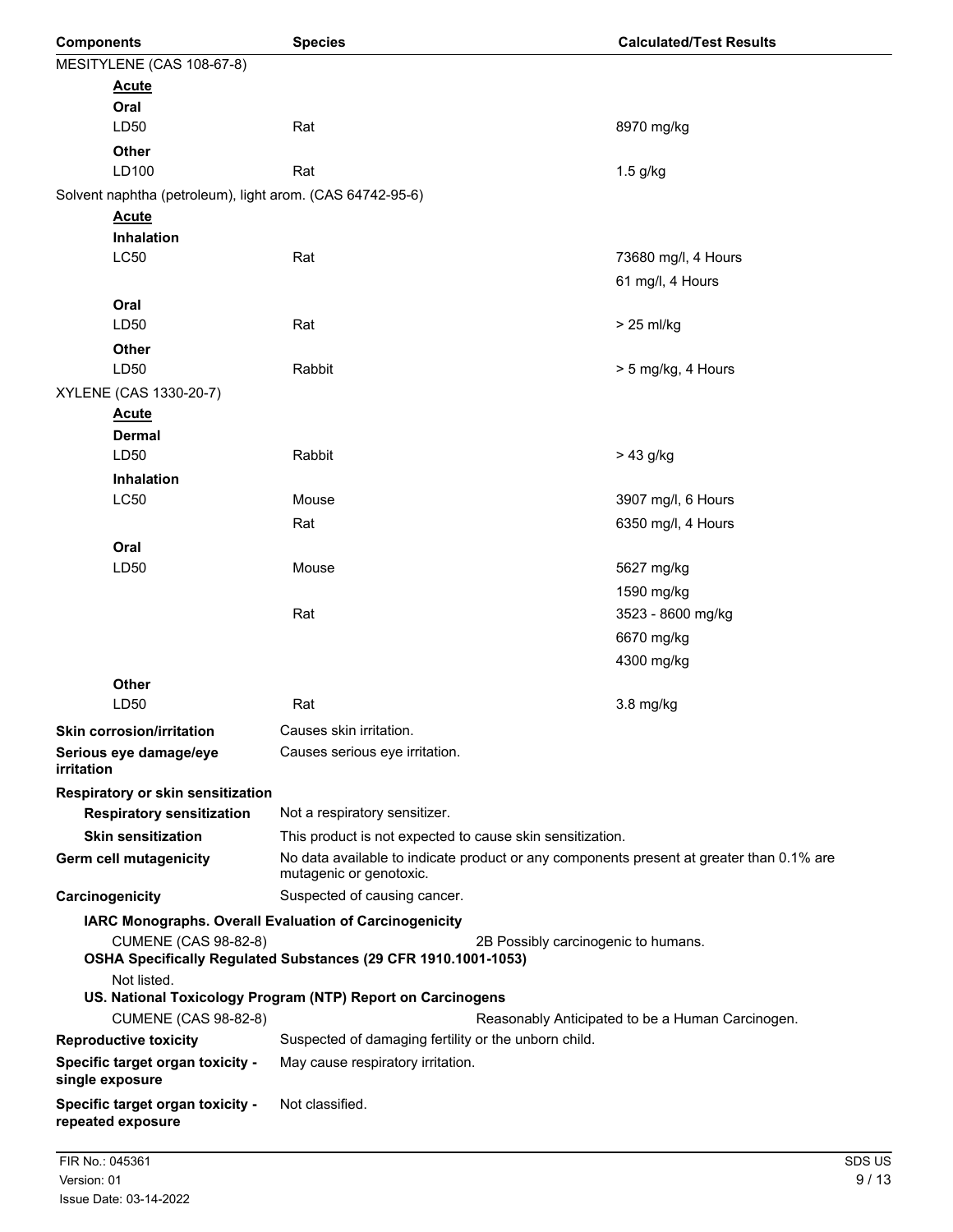| <b>Aspiration hazard</b> |  |
|--------------------------|--|
|                          |  |

May be fatal if swallowed and enters airways.

**Ecotoxicity**

Chronic effects **Prolonged inhalation may be harmful. Prolonged exposure may cause chronic effects.** 

### **12. Ecological information**

**Ecotoxicity Harmful to aquatic life with long lasting effects.** 

| <b>Components</b>                                         |                                                                                                                                                                                                                                                                                                                                                                                                                                                                                                                                                                               | <b>Species</b>                                                                            | <b>Calculated/Test Results</b> |
|-----------------------------------------------------------|-------------------------------------------------------------------------------------------------------------------------------------------------------------------------------------------------------------------------------------------------------------------------------------------------------------------------------------------------------------------------------------------------------------------------------------------------------------------------------------------------------------------------------------------------------------------------------|-------------------------------------------------------------------------------------------|--------------------------------|
| 1,2,4-TRIMETHYLBENZENE (CAS 95-63-6)                      |                                                                                                                                                                                                                                                                                                                                                                                                                                                                                                                                                                               |                                                                                           |                                |
| <b>Aquatic</b>                                            |                                                                                                                                                                                                                                                                                                                                                                                                                                                                                                                                                                               |                                                                                           |                                |
| Fish                                                      | <b>LC50</b>                                                                                                                                                                                                                                                                                                                                                                                                                                                                                                                                                                   | Fathead minnow (Pimephales promelas) 7.19 - 8.28 mg/l, 96 hours                           |                                |
| 2-BUTOXYETHANOL (CAS 111-76-2)                            |                                                                                                                                                                                                                                                                                                                                                                                                                                                                                                                                                                               |                                                                                           |                                |
| <b>Aquatic</b>                                            |                                                                                                                                                                                                                                                                                                                                                                                                                                                                                                                                                                               |                                                                                           |                                |
| Fish                                                      | LC50                                                                                                                                                                                                                                                                                                                                                                                                                                                                                                                                                                          | Inland silverside (Menidia beryllina)                                                     | 1250 mg/l, 96 hours            |
| Ammonia, aqueous solution (CAS 1336-21-6)                 |                                                                                                                                                                                                                                                                                                                                                                                                                                                                                                                                                                               |                                                                                           |                                |
| <b>Aquatic</b>                                            |                                                                                                                                                                                                                                                                                                                                                                                                                                                                                                                                                                               |                                                                                           |                                |
| Fish                                                      | LC50                                                                                                                                                                                                                                                                                                                                                                                                                                                                                                                                                                          | Western mosquitofish (Gambusia affinis) 15 mg/l, 96 hours                                 |                                |
| <b>CUMENE (CAS 98-82-8)</b>                               |                                                                                                                                                                                                                                                                                                                                                                                                                                                                                                                                                                               |                                                                                           |                                |
| <b>Aquatic</b>                                            |                                                                                                                                                                                                                                                                                                                                                                                                                                                                                                                                                                               |                                                                                           |                                |
| Crustacea                                                 | <b>EC50</b>                                                                                                                                                                                                                                                                                                                                                                                                                                                                                                                                                                   | Brine shrimp (Artemia sp.)                                                                | 3.55 - 11.29 mg/l, 48 hours    |
| Fish                                                      | <b>LC50</b>                                                                                                                                                                                                                                                                                                                                                                                                                                                                                                                                                                   | Rainbow trout, donaldson trout<br>(Oncorhynchus mykiss)                                   | 2.7 mg/l, 96 hours             |
| MESITYLENE (CAS 108-67-8)                                 |                                                                                                                                                                                                                                                                                                                                                                                                                                                                                                                                                                               |                                                                                           |                                |
| <b>Aquatic</b>                                            |                                                                                                                                                                                                                                                                                                                                                                                                                                                                                                                                                                               |                                                                                           |                                |
| Fish                                                      | <b>LC50</b>                                                                                                                                                                                                                                                                                                                                                                                                                                                                                                                                                                   | Goldfish (Carassius auratus)                                                              | 9.89 - 15.05 mg/l, 96 hours    |
| Solvent naphtha (petroleum), light arom. (CAS 64742-95-6) |                                                                                                                                                                                                                                                                                                                                                                                                                                                                                                                                                                               |                                                                                           |                                |
| <b>Aquatic</b>                                            |                                                                                                                                                                                                                                                                                                                                                                                                                                                                                                                                                                               |                                                                                           |                                |
| Crustacea                                                 | <b>EC50</b>                                                                                                                                                                                                                                                                                                                                                                                                                                                                                                                                                                   | Water flea (Daphnia pulex)                                                                | 2.7 - 5.1 mg/l, 48 hours       |
| Fish                                                      | <b>LC50</b>                                                                                                                                                                                                                                                                                                                                                                                                                                                                                                                                                                   | Rainbow trout, donaldson trout<br>(Oncorhynchus mykiss)                                   | 8.8 mg/l, 96 hours             |
|                                                           |                                                                                                                                                                                                                                                                                                                                                                                                                                                                                                                                                                               |                                                                                           | 8.8 mg/l, 96 hours             |
| XYLENE (CAS 1330-20-7)                                    |                                                                                                                                                                                                                                                                                                                                                                                                                                                                                                                                                                               |                                                                                           |                                |
| <b>Aquatic</b>                                            |                                                                                                                                                                                                                                                                                                                                                                                                                                                                                                                                                                               |                                                                                           |                                |
| Fish                                                      | <b>LC50</b>                                                                                                                                                                                                                                                                                                                                                                                                                                                                                                                                                                   | Rainbow trout, donaldson trout<br>(Oncorhynchus mykiss)                                   | 6.702 - 10.032 mg/l, 96 hours  |
| <b>Persistence and degradability</b>                      |                                                                                                                                                                                                                                                                                                                                                                                                                                                                                                                                                                               | No data is available on the degradability of any ingredients in the mixture.              |                                |
| <b>Bioaccumulative potential</b>                          |                                                                                                                                                                                                                                                                                                                                                                                                                                                                                                                                                                               |                                                                                           |                                |
| Partition coefficient n-octanol / water (log Kow)         |                                                                                                                                                                                                                                                                                                                                                                                                                                                                                                                                                                               |                                                                                           |                                |
| 1,2,4-TRIMETHYLBENZENE                                    |                                                                                                                                                                                                                                                                                                                                                                                                                                                                                                                                                                               | 3.78                                                                                      |                                |
| 2-BUTOXYETHANOL                                           |                                                                                                                                                                                                                                                                                                                                                                                                                                                                                                                                                                               | 0.83                                                                                      |                                |
| 4-METHYLPENTAN-2-OL                                       |                                                                                                                                                                                                                                                                                                                                                                                                                                                                                                                                                                               | 1.43                                                                                      |                                |
| <b>CUMENE</b><br><b>MESITYLENE</b>                        |                                                                                                                                                                                                                                                                                                                                                                                                                                                                                                                                                                               | 3.66<br>3.42                                                                              |                                |
| <b>Mobility in soil</b>                                   | No data available.                                                                                                                                                                                                                                                                                                                                                                                                                                                                                                                                                            |                                                                                           |                                |
| Other adverse effects                                     |                                                                                                                                                                                                                                                                                                                                                                                                                                                                                                                                                                               | The product contains volatile organic compounds which have a photochemical ozone creation |                                |
|                                                           | potential.                                                                                                                                                                                                                                                                                                                                                                                                                                                                                                                                                                    |                                                                                           |                                |
| 13. Disposal considerations                               |                                                                                                                                                                                                                                                                                                                                                                                                                                                                                                                                                                               |                                                                                           |                                |
| <b>Disposal instructions</b>                              | Collect and reclaim or dispose in sealed containers at licensed waste disposal site. Contents<br>under pressure. Do not puncture, incinerate or crush. Incinerate the material under controlled<br>conditions in an approved incinerator. Do not allow this material to drain into sewers/water<br>supplies. Do not contaminate ponds, waterways or ditches with chemical or used container. If<br>discarded, this product is considered a RCRA ignitable waste, D001. Dispose of<br>contents/container in accordance with local/regional/national/international regulations. |                                                                                           |                                |
| <b>Local disposal regulations</b>                         |                                                                                                                                                                                                                                                                                                                                                                                                                                                                                                                                                                               | Dispose in accordance with all applicable regulations.                                    |                                |
| FIR No.: 045361                                           |                                                                                                                                                                                                                                                                                                                                                                                                                                                                                                                                                                               |                                                                                           | SDS US                         |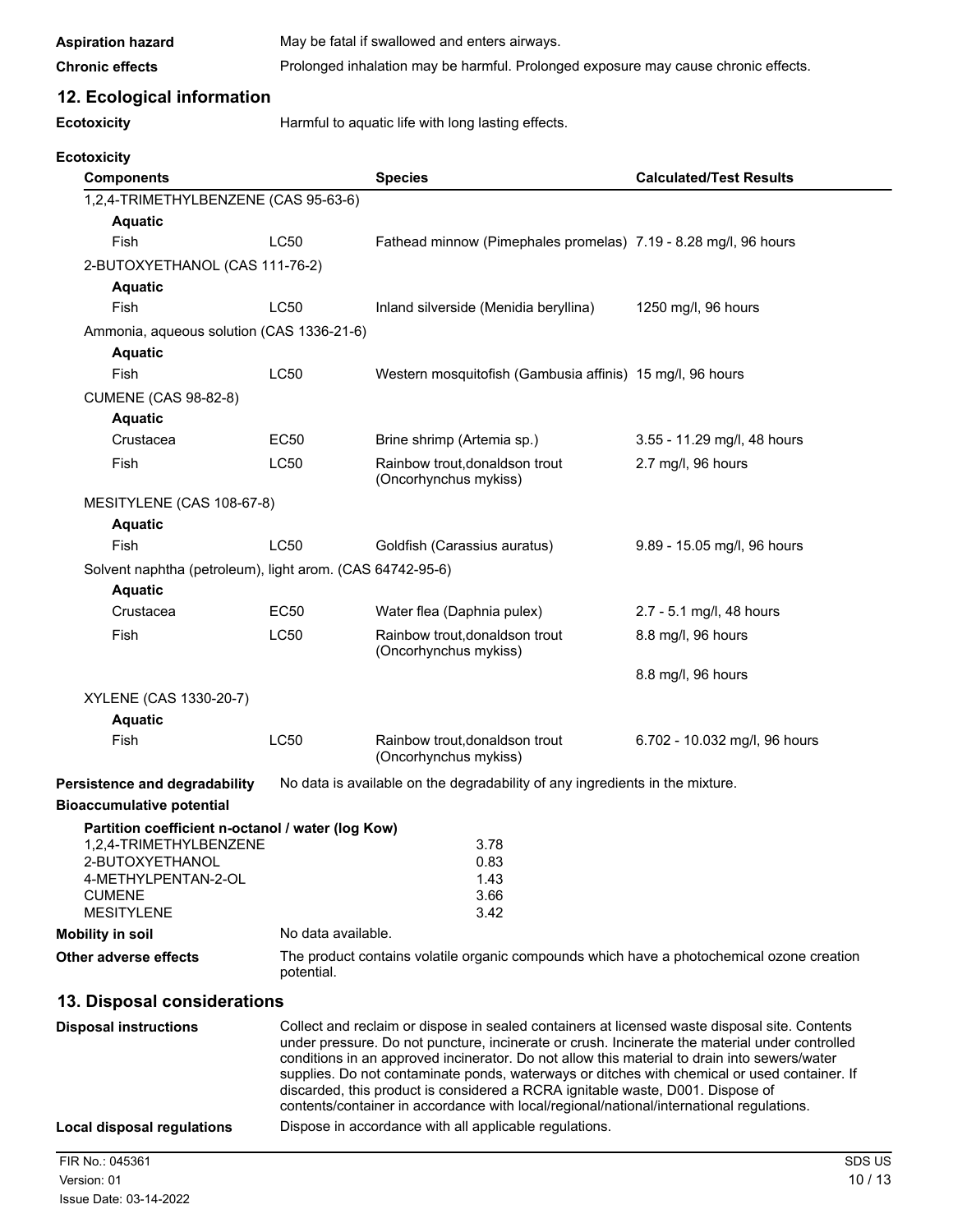| Hazardous waste code                     | D001: Waste Flammable material with a flash point <140 F<br>The waste code should be assigned in discussion between the user, the producer and the waste<br>disposal company.                                                                    |
|------------------------------------------|--------------------------------------------------------------------------------------------------------------------------------------------------------------------------------------------------------------------------------------------------|
| Waste from residues / unused<br>products | Dispose of in accordance with local regulations. Empty containers or liners may retain some<br>product residues. This material and its container must be disposed of in a safe manner (see:<br>Disposal instructions).                           |
| Contaminated packaging                   | Since emptied containers may retain product residue, follow label warnings even after container is<br>emptied. Empty containers should be taken to an approved waste handling site for recycling or<br>disposal. Do not re-use empty containers. |

### **14. Transport information**

| <b>DOT</b>                        |                                                                                                      |
|-----------------------------------|------------------------------------------------------------------------------------------------------|
| UN number                         | UN1950                                                                                               |
| UN proper shipping name           | Aerosols, flammable                                                                                  |
| <b>Transport hazard class(es)</b> |                                                                                                      |
| <b>Class</b>                      | 2.1                                                                                                  |
| <b>Subsidiary risk</b>            |                                                                                                      |
| Packing group                     | Not available.                                                                                       |
|                                   | Special precautions for user Read safety instructions, SDS and emergency procedures before handling. |
| <b>IATA</b>                       |                                                                                                      |
| <b>UN number</b>                  | <b>UN1950</b>                                                                                        |
| UN proper shipping name           | Aerosols, flammable                                                                                  |
| Transport hazard class(es)        |                                                                                                      |
| <b>Class</b>                      | 2.1                                                                                                  |
| <b>Subsidiary risk</b>            |                                                                                                      |
| <b>Packing group</b>              | Not available.                                                                                       |
| <b>Environmental hazards</b>      | No.                                                                                                  |
|                                   | Special precautions for user Read safety instructions, SDS and emergency procedures before handling. |
| <b>IMDG</b>                       |                                                                                                      |
| <b>UN number</b>                  | UN1950                                                                                               |
| UN proper shipping name           | Aerosols, flammable                                                                                  |
| <b>Transport hazard class(es)</b> |                                                                                                      |
| <b>Class</b>                      | 2.1                                                                                                  |
| <b>Subsidiary risk</b>            |                                                                                                      |
| <b>Packing group</b>              | Not available.                                                                                       |
| <b>Environmental hazards</b>      |                                                                                                      |
| <b>Marine pollutant</b>           | No.                                                                                                  |
| EmS                               | Not available.                                                                                       |
|                                   | Special precautions for user Read safety instructions, SDS and emergency procedures before handling. |
| Transport in bulk according to    | Not established.                                                                                     |
| Annex II of MARPOL 73/78 and      |                                                                                                      |
| the IBC Code                      |                                                                                                      |



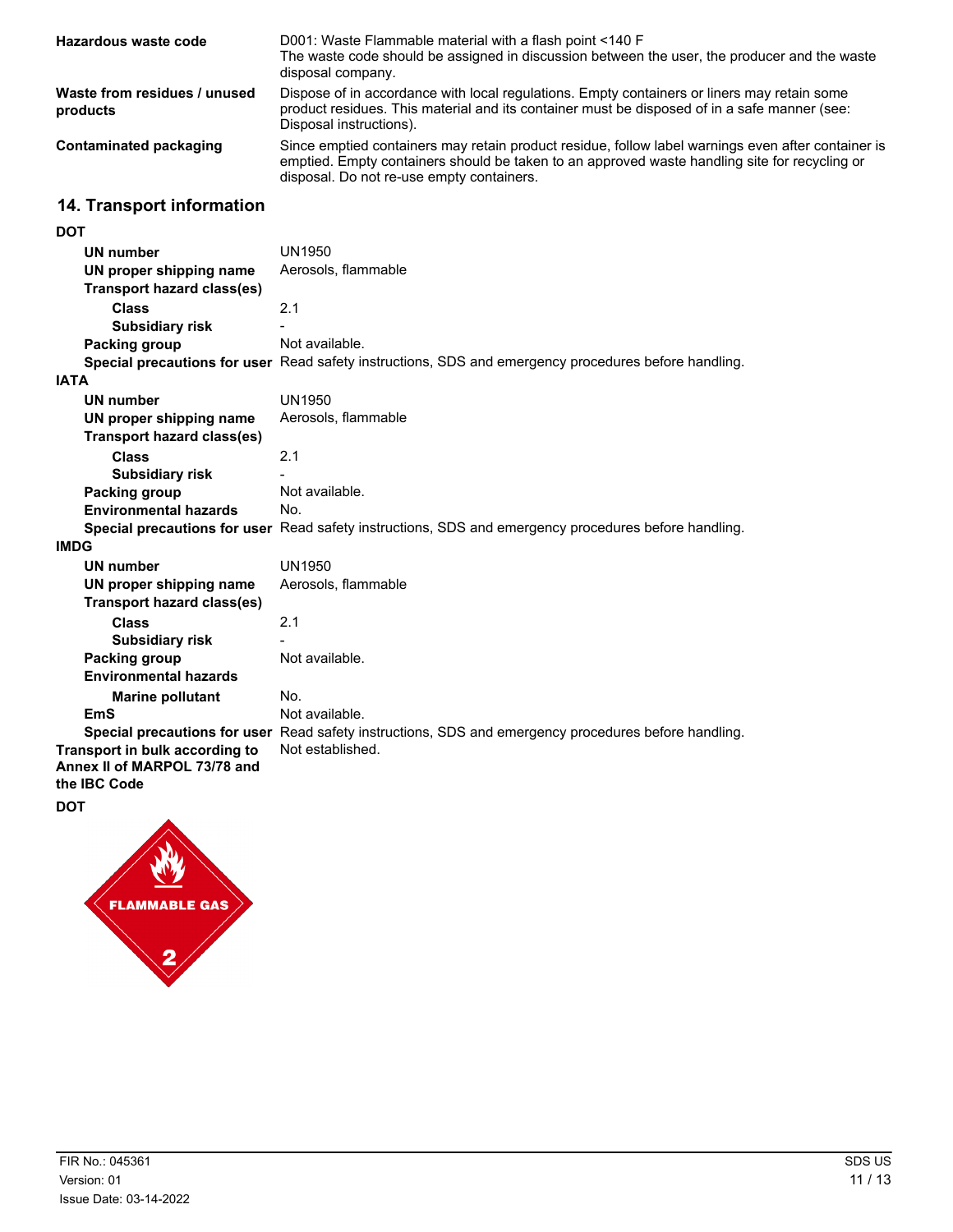

### **15. Regulatory information**

| <b>US federal regulations</b>                                                                                                                                                          | This product is a "Hazardous Chemical" as defined by the OSHA Hazard Communication<br>Standard, 29 CFR 1910.1200.                                                                                                                                                                                  |                                          |           |  |
|----------------------------------------------------------------------------------------------------------------------------------------------------------------------------------------|----------------------------------------------------------------------------------------------------------------------------------------------------------------------------------------------------------------------------------------------------------------------------------------------------|------------------------------------------|-----------|--|
| <b>Toxic Substances Control Act (TSCA)</b>                                                                                                                                             |                                                                                                                                                                                                                                                                                                    |                                          |           |  |
| TSCA Section 12(b) Export Notification (40 CFR 707, Subpt. D)                                                                                                                          |                                                                                                                                                                                                                                                                                                    |                                          |           |  |
| Not regulated.                                                                                                                                                                         |                                                                                                                                                                                                                                                                                                    |                                          |           |  |
| <b>CERCLA Hazardous Substance List (40 CFR 302.4)</b>                                                                                                                                  |                                                                                                                                                                                                                                                                                                    |                                          |           |  |
| 2-BUTOXYETHANOL (CAS 111-76-2)<br>Ammonia, aqueous solution (CAS 1336-21-6)<br><b>CUMENE (CAS 98-82-8)</b><br>XYLENE (CAS 1330-20-7)<br><b>SARA 304 Emergency release notification</b> |                                                                                                                                                                                                                                                                                                    | Listed.<br>Listed.<br>Listed.<br>Listed. |           |  |
| Not regulated.                                                                                                                                                                         |                                                                                                                                                                                                                                                                                                    |                                          |           |  |
| OSHA Specifically Regulated Substances (29 CFR 1910.1001-1053)                                                                                                                         |                                                                                                                                                                                                                                                                                                    |                                          |           |  |
| Not listed.                                                                                                                                                                            |                                                                                                                                                                                                                                                                                                    |                                          |           |  |
| Superfund Amendments and Reauthorization Act of 1986 (SARA)<br><b>SARA 302 Extremely hazardous substance</b><br>Not listed.                                                            |                                                                                                                                                                                                                                                                                                    |                                          |           |  |
| SARA 311/312 Hazardous<br>chemical                                                                                                                                                     | Yes                                                                                                                                                                                                                                                                                                |                                          |           |  |
| <b>Classified hazard</b><br>categories                                                                                                                                                 | Flammable (gases, aerosols, liquids, or solids)<br>Acute toxicity (any route of exposure)<br>Skin corrosion or irritation<br>Serious eye damage or eye irritation<br>Carcinogenicity<br>Reproductive toxicity<br>Specific target organ toxicity (single or repeated exposure)<br>Aspiration hazard |                                          |           |  |
| SARA 313 (TRI reporting)                                                                                                                                                               |                                                                                                                                                                                                                                                                                                    |                                          |           |  |
| <b>Chemical name</b>                                                                                                                                                                   |                                                                                                                                                                                                                                                                                                    | <b>CAS number</b>                        | % by wt.  |  |
| 1,2,4-TRIMETHYLBENZENE                                                                                                                                                                 |                                                                                                                                                                                                                                                                                                    | 95-63-6                                  | $7 - 13$  |  |
| 2-BUTOXYETHANOL                                                                                                                                                                        |                                                                                                                                                                                                                                                                                                    | 111-76-2                                 | $3 - 7$   |  |
| Ammonia, aqueous solution                                                                                                                                                              |                                                                                                                                                                                                                                                                                                    | 1336-21-6                                | $0.1 - 1$ |  |
| <b>CUMENE</b>                                                                                                                                                                          |                                                                                                                                                                                                                                                                                                    | $98 - 82 - 8$                            | $0.1 - 1$ |  |
| <b>XYLENE</b>                                                                                                                                                                          |                                                                                                                                                                                                                                                                                                    | 1330-20-7                                | $0.1 - 1$ |  |

#### **Other federal regulations**

#### **Clean Air Act (CAA) Section 112 Hazardous Air Pollutants (HAPs) List**

CUMENE (CAS 98-82-8) XYLENE (CAS 1330-20-7)

#### **Clean Air Act (CAA) Section 112(r) Accidental Release Prevention (40 CFR 68.130)**

Not regulated.

**Safe Drinking Water Act** Contains component(s) regulated under the Safe Drinking Water Act.

**(SDWA)**

#### **International Inventories**

All components are listed or are exempt from listing on the Toxic Substances Control Act Inventory.